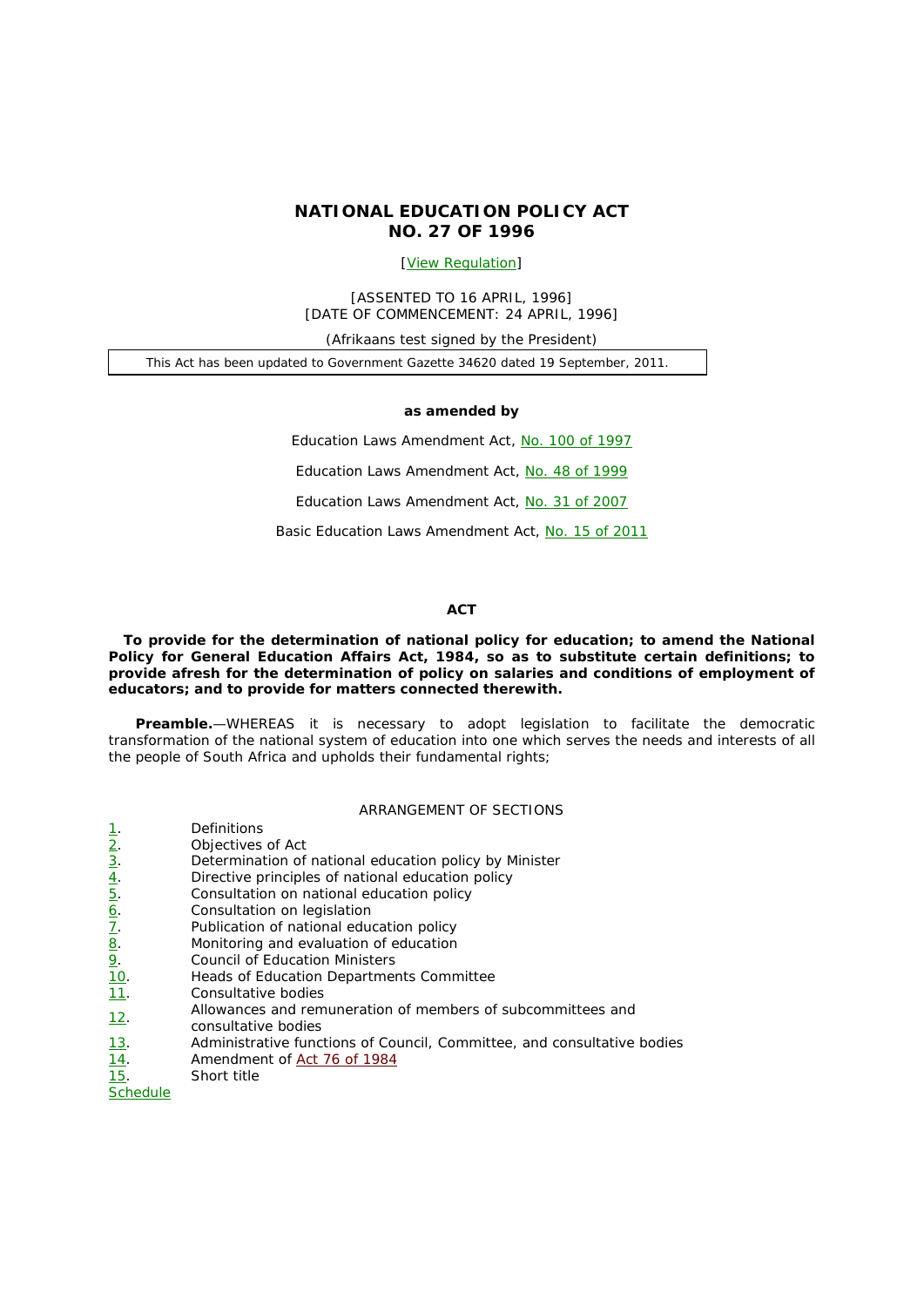#### **Repealed Act**

Act 76 of 1984 has been repealed by s 21 of Act 100 of 1997

**1. Definitions.**—In this Act, unless the context indicates otherwise—

**"Committee"** means the Heads of Education Departments Committee established by section 10;

**"consultative body"** means a consultative body contemplated in section 11;

**"Council"** means the Council of Education Ministers established by section 9;

**"Department"** means the Department of Education;

**"Director-General"** means the Director-General: Basic Education;

[Definition of "Director-General" substituted by s. 1 (a) of Act No. 15 of 2011.]

Wording of Sections

**"education"** means any education and training provided by an education institution, other than training as defined in section 1 of the Manpower Training Act, 1981 (Act No. 56 of 1981);

**"education department"** means the Department and a department of any provincial government which is responsible for education;

**"education institution"** means any school contemplated in the South African Schools Act, 1996 (Act No. 84 of 1996);

> [Definition of "education institution" substituted by s. 1 (b) of Act No. 15 of 2011.] Wording of Sections

**"educator"** means any person who teaches, educates or trains other persons at an education institution or assists in rendering education services or education auxiliary or support services provided by or in an education department, but does not include any officer or employee as defined in section 1 of the Public Service Act, 1994 (Proclamation No. 103 of 1994);

**"Minister"** means the Minister of Basic Education;

[Definition of "Minister" substituted by s. 1 (*c*) of Act No. 15 of 2011.] Wording of Sections

**"organised teaching profession"** means an organisation or union which is a member of the Education Labour Relations Council established by section 6 of the Education Labour Relations Act, 1993 (Act No. 146 of 1993), and is recognised by the Minister for the purposes of this Act;

**"policy instrument"** means the policy instrument referred to in section 7;

**"provincial political head of education"** means the member of an Executive Council responsible for education in a province;

**"school"** means a pre-primary, primary or secondary school;

**"stakeholder"** means an organisation or body with a direct and continuing interest in the education institution, programme, phase or sector in question;

**"student"** . . . . . .

[Definition of "student" deleted by s. 1 (d) of Act No. 15 of 2011.] Wording of Sections

**"subcommittee"** means a subcommittee of the Committee.

**Wording of Sections** 

 $\mathbf{x}$ 

 $\mathbf{x}$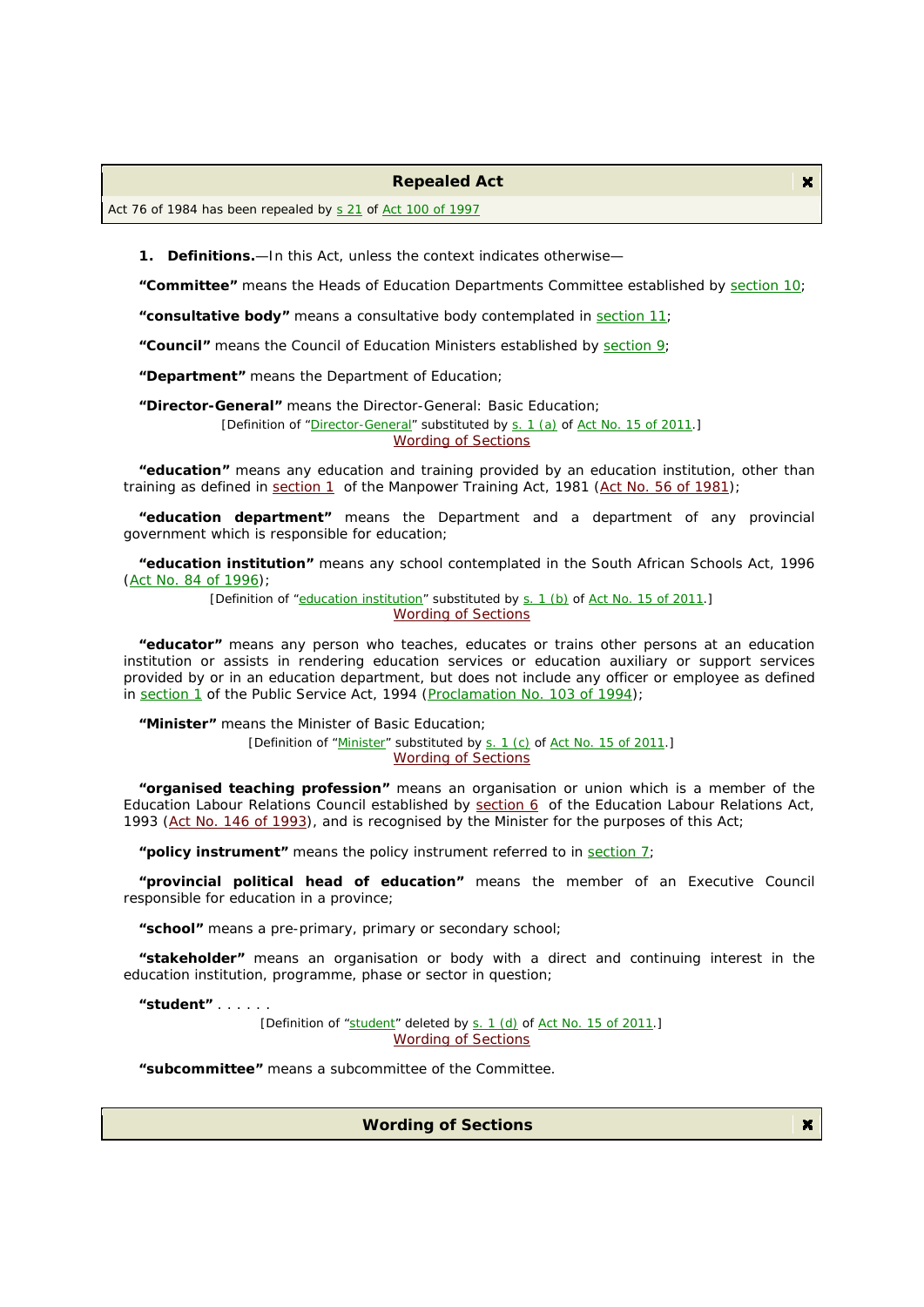| def: Director-General of Act 27 of 1996 prior to amendment by Act 15 of 2011      |                       |
|-----------------------------------------------------------------------------------|-----------------------|
| <b>Repealed Act</b>                                                               | ×                     |
| Act 56 of 1981 has been repealed by s 37(1) of Act 97 of 1998                     |                       |
| <b>Repealed Act</b>                                                               | $\mathbf{x}$          |
| Act 56 of 1981 has been repealed by s 37(1) of Act 97 of 1998                     |                       |
| <b>Wording of Sections</b>                                                        | ×                     |
| def: education institution of Act 27 of 1996 prior to amendment by Act 15 of 2011 |                       |
|                                                                                   |                       |
| <b>Wording of Sections</b>                                                        | $\mathbf{x}$          |
| def: Minister of Act 27 of 1996 prior to amendment by Act 15 of 2011              |                       |
| <b>Repealed Act</b>                                                               | ×                     |
| Act 146 of 1993 has been repealed by s 212 of Act 66 of 1995                      |                       |
| <b>Repealed Act</b>                                                               | $\boldsymbol{\times}$ |
| Act 146 of 1993 has been repealed by s 212 of Act 66 of 1995                      |                       |
| <b>Wording of Sections</b>                                                        | ×                     |

- **2. Objectives of Act.**—The objectives of the Act are to provide for—
	- (*a*)

the determination of national education policy by the Minister in accordance with certain principles;

(*b*)

the consultations to be undertaken prior to the determination of policy, and the establishment of certain bodies for the purpose of consultation;

(*c*)

the publication and implementation of national education policy;

(*d*)

the monitoring and evaluation of education.

**3. Determination of national education policy by Minister.**—(1) The Minister shall determine national education policy in accordance with the provisions of the Constitution and this Act.

(2) In determining national policy for education at education institutions, the Minister shall take into account the competence of the provincial legislatures in terms of section 146 of the Constitution, and the relevant provisions of any provincial law relating to education.

[Sub-s. (2) substituted by s. 11 (*a*) of Act No. 100 of 1997.] Wording of Sections

(3) Subject to *the Constitution*, national policy shall prevail over the whole or a part of any provincial policy on education if there is a conflict between the national and provincial policies.

[Sub-s. (3) substituted by s. 4 of Act No. 48 of 1999.] Wording of Sections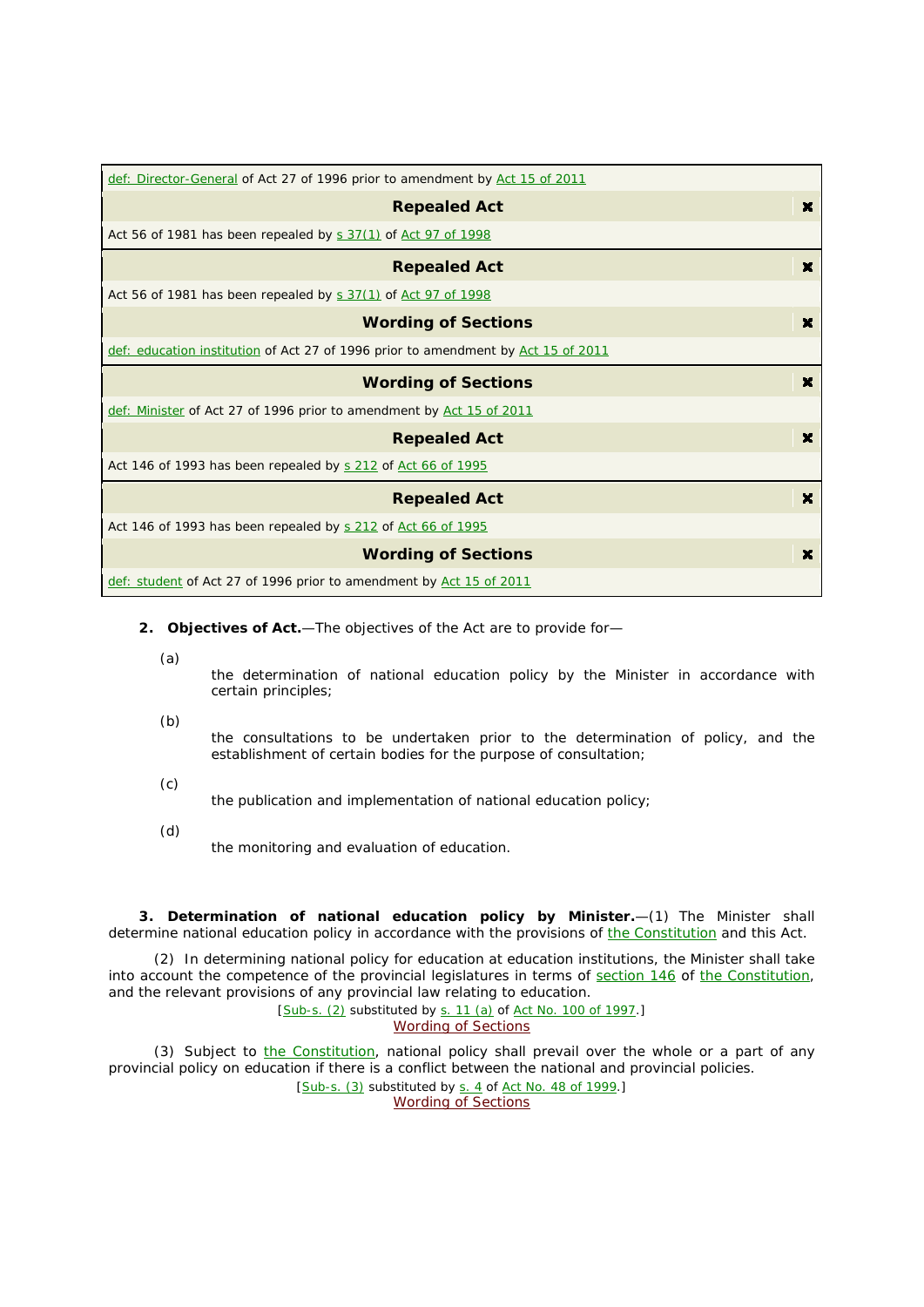(4) Subject to the provisions of  $subsections (1)$  to  $(3)$ , the Minister shall determine national policy for the planning, provision, financing, co-ordination, management, governance, programmes, monitoring, evaluation and well-being of the education system and, without derogating from the generality of this section, may determine national policy for—

(*a*)

- education management information systems, including the provision of data in accordance with the international obligations of the government;
- (*b*) the organisation, management and governance of the national education system;
- (*c*) facilities, finance and development plans for education, including advice to the Financial and Fiscal Commission;
- (*d*)
	- innovation, research and development in education;
- (*e*)

the ratio between educators and students;

 $(f)$ 

the professional education and accreditation of educators;

(*g*)

the organisation, management, governance, funding, establishment and registration of education institutions;

(*h*)

compulsory school education;

(*i*)

the admission of students to education institutions, which shall include the determination of the age of admission to schools;

 $(j)$ 

the minimum number of hours per day and days per year during which education shall be provided for different phases of education in education institutions;

(*k*)

co-ordination of the dates of school terms among provinces;

(*l*)

curriculum frameworks, core syllabuses and education programmes, learning standards, examinations and the certification of qualifications, subject to the provisions of any law establishing a national qualifications framework or a certifying or accrediting body;

(*m*)

language in education;

(*n*)

control and discipline of learners at education institutions: Provided that no person shall administer corporal punishment, or subject a student to psychological or physical abuse at any education institution;

> [Para. (n) amended by s. 2 of Act No. 15 of 2011.] Wording of Sections

(*o*)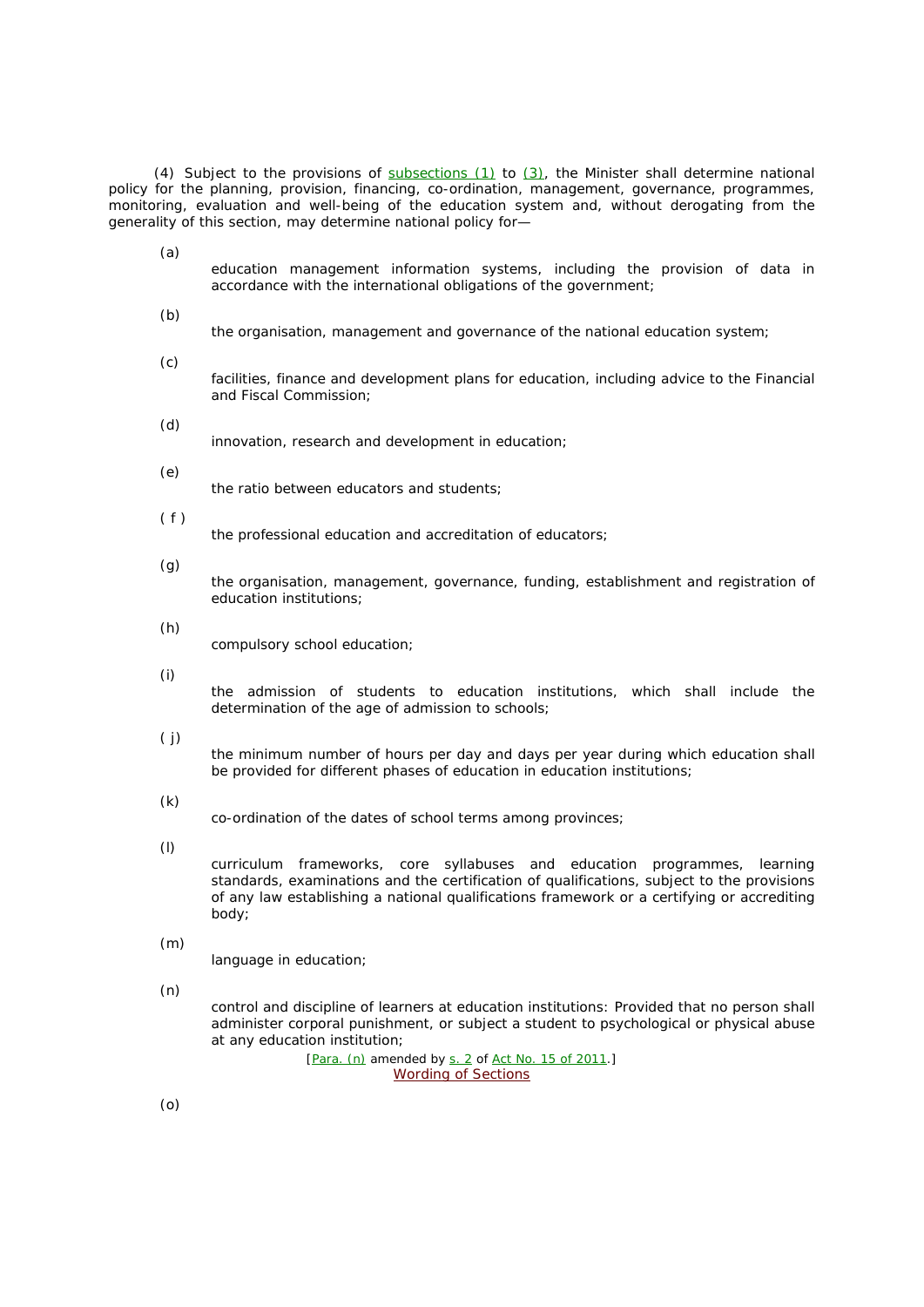education support services, including health, welfare, career and vocational development, counselling and guidance for education institutions, within the functional responsibility of a department of education;

(*p*)

co-operation between the Department and—

| other state departments;          | (i)   |
|-----------------------------------|-------|
| provincial education departments; | (ii)  |
| local government; and             | (iii) |

non-government organisations,

with a view to advancing the national education policy contemplated in this section and the Reconstruction and Development Programme;

(*q*)

international relations in the field of education;

(*r*)

executive functions required to implement national education policy determined in terms of this Act, including the implementation of measures to address past discriminatory practices.

> [Sub-s. (4) amended by s. 11 (b) of Act No. 100 of 1997.] Wording of Sections

| <b>Wording of Sections</b>                                         | × |
|--------------------------------------------------------------------|---|
| s $3(2)$ of Act 27 of 1996 prior to amendment by Act 100 of 1997   |   |
| <b>Wording of Sections</b>                                         | × |
| s 3(3) of Act 27 of 1996 prior to amendment by Act 48 of 1999      |   |
|                                                                    |   |
| <b>Wording of Sections</b>                                         | × |
| s $3(4)(n)$ of Act 27 of 1996 prior to amendment by Act 15 of 2011 |   |
| <b>Wording of Sections</b>                                         | × |

**4. Directive principles of national education policy.**—The policy contemplated in section 3 shall be directed toward—

(*a*)

the advancement and protection of the fundamental rights of every person guaranteed in terms of Chapter 2 of the Constitution, and in terms of international conventions ratified by Parliament, and in particular the right—

(i)

(iv)

of every person to be protected against unfair discrimination within or by an education department or education institution on any ground whatsoever;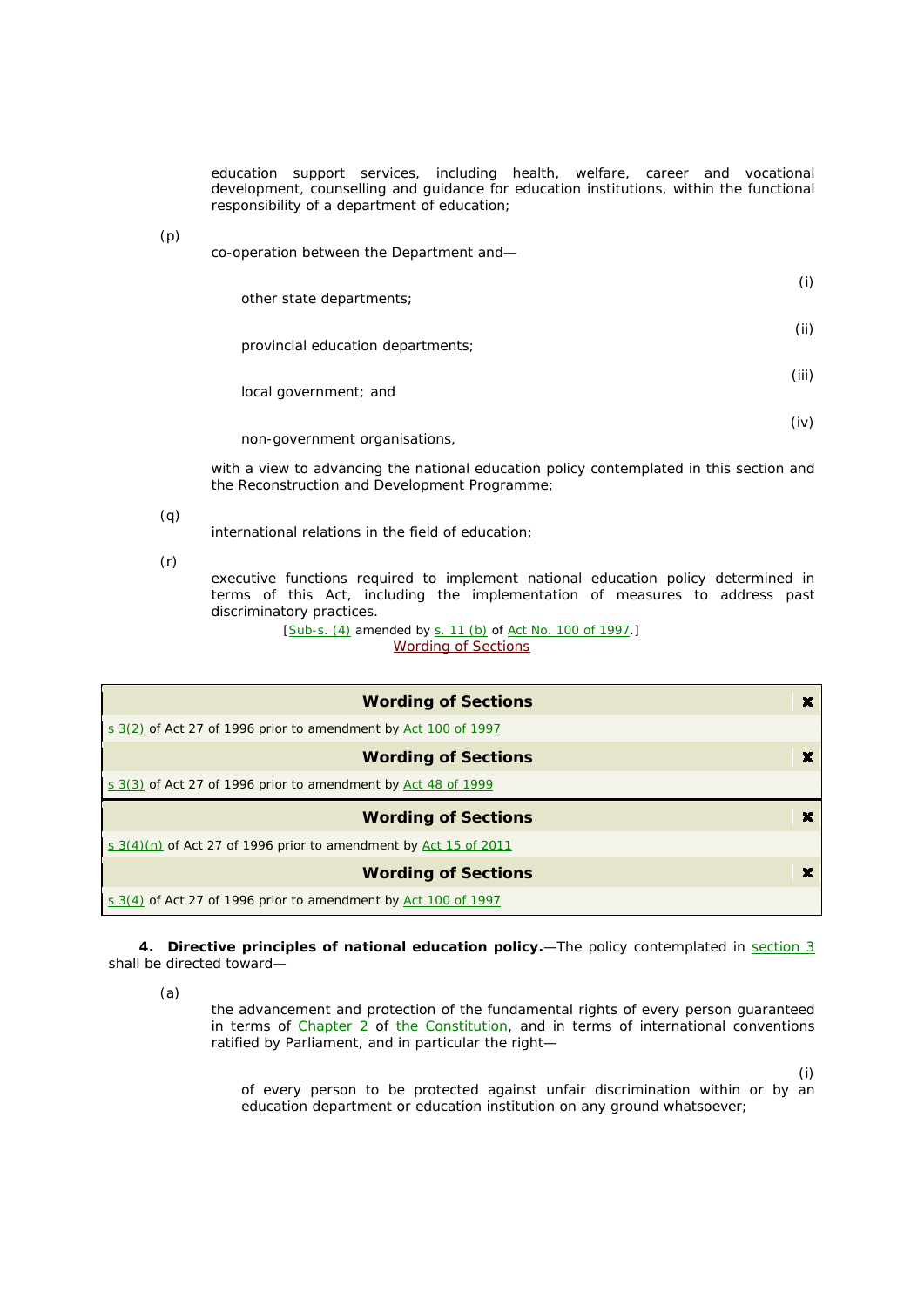of every person to basic education and equal access to education institutions;

(iii)

(iv)

(ii)

of a parent or guardian in respect of the education of his or her child or ward;

of every child in respect of his or her education;

(v)

of every learner to be instructed in the language of his or her choice where this is reasonably practicable;

[Sub-para. (v) substituted by s. 3 (*a*) of Act No. 15 of 2011.] Wording of Sections

(vi)

of every person to the freedoms of conscience, religion, thought, belief, opinion, expression and association within education institutions;

(vii)

of every person to establish, where practicable, education institutions based on a common language, culture or religion, as long as there is no discrimination on the ground of race;

(viii)

of every person to use the language and participate in the cultural life of his or her choice within an education institution;

> [Para. (a) amended by s. 12 of Act No. 100 of 1997.] Wording of Sections

(*b*)

enabling the education system to contribute to the full personal development of each learner, and to the moral, social, cultural, political and economic development of the nation at large, including the advancement of democracy, human rights and the peaceful resolution of disputes;

> [Para. (b) substituted by s. 3 (b) of Act No. 15 of 2011.] Wording of Sections

(*c*)

achieving equitable education opportunities and the redress of past inequality in education provision, including the promotion of gender equality and the advancement of the status of women;

(*d*)

endeavouring to ensure that no person is denied the opportunity to receive an education to the maximum of his or her ability as a result of physical disability;

(*e*)

providing opportunities for and encouraging lifelong learning;

 $(f)$ 

achieving an integrated approach to education and training within a national qualifications framework;

(*g*)

cultivating skills, disciplines and capacities necessary for reconstruction and development;

(*h*)

recognising the aptitudes, abilities, interests, prior knowledge and experience of students;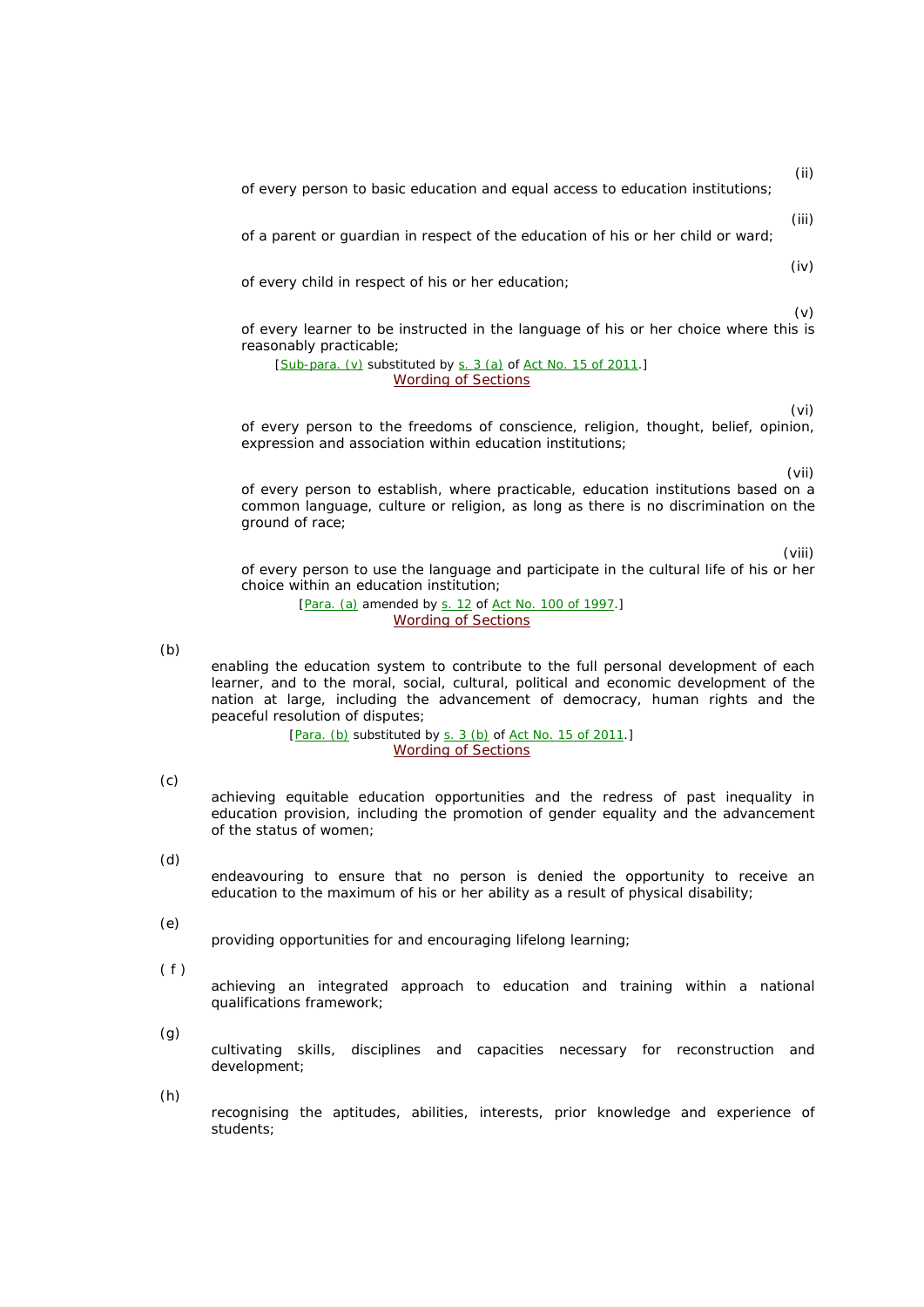- (*i*) encouraging independent and critical thought;
- ( *j*)
	- promoting a culture of respect for teaching and learning in education institutions;
- (*k*)

promoting enquiry, research and the advancement of knowledge;

(*l*)

enhancing the quality of education and educational innovation through systematic research and development on education, monitoring and evaluating education provision and performance, and training educators and education managers;

(*m*)

ensuring broad public participation in the development of education policy and the representation of stakeholders in the governance of all aspects of the education system;

(*n*)

achieving the cost-effective use of education resources and sustainable implementation of education services;

(*o*)

achieving close co-operation between the national and provincial governments on matters relating to education, including the development of capacity in the departments of education, and the effective management of the national education system.

| <b>Wording of Sections</b>                                         |  |
|--------------------------------------------------------------------|--|
| s $4(a)(v)$ of Act 27 of 1996 prior to amendment by Act 15 of 2011 |  |
| <b>Wording of Sections</b>                                         |  |
| s $4(a)$ of Act 27 of 1996 prior to amendment by Act 100 of 1997   |  |
| <b>Wording of Sections</b>                                         |  |
| s $4(b)$ of Act 27 of 1996 prior to amendment by Act 15 of 2011    |  |

**5. Consultation on national education policy.**—(1) Policy contemplated in section 3 shall be determined by the Minister after consultation with such appropriate consultative bodies as have been established for that purpose in terms of section 11 or any other applicable law, and with the Council.

> [Sub-s. (1) amended by s. 5 of Act No. 48 of 1999 and by s. 1 of Act No. 31 of 2007.] Wording of Sections

(2) The policy contemplated in  $section 3$  shall be determined by the Minister with the concurrence of the Minister of Finance in so far as it involves expenditure from the State Revenue Fund.

(3) Nothing in this section shall limit the discretion of the Minister to consult whomsoever he or she wishes for advice on the determination of national education policy.

 $\mathbf{x}$ 

# **Wording of Sections**

 $s$  5(1) of Act 27 of 1996 prior to amendment by Act 48 of 1999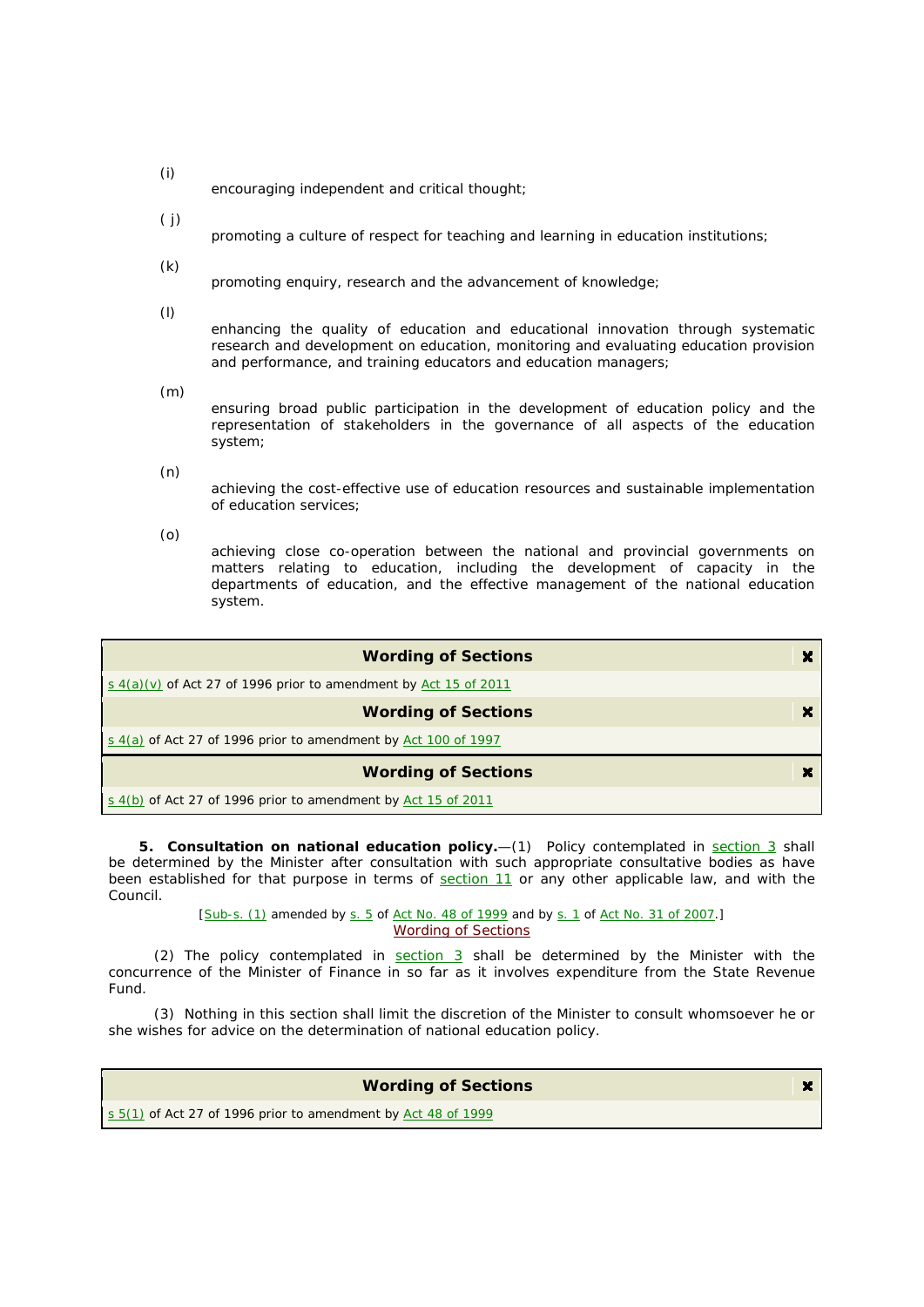$s$  5(1) of Act 27 of 1996 prior to amendment by Act 31 of 2007

**6. Consultation on legislation.**—Legislation on a matter referred to in section 3 shall be introduced in Parliament or, in the case of regulations, be published in the *Gazette* only after consultation between the Minister and—

(*a*)

the Council, in respect of education at education institutions; and

(*b*)

all the parties in the Education Labour Relations Council established by section 40 of the Labour Relations Act, 1995 (Act No. 66 of 1995), in respect of any matter falling within the objectives of that Act.

> [Para. (b) substituted by s. 2 of Act No. 31 of 2007.] Wording of Sections

| <b>Wording of Sections</b>                                    |  |
|---------------------------------------------------------------|--|
| s 6(b) of Act 27 of 1996 prior to amendment by Act 31 of 2007 |  |

**7. Publication of national education policy.**—The Minister shall within 21 days after determining policy in terms of section 3-

(*a*)

give notice of such determination in the *Gazette* and indicate in such notice where the policy instrument issued with regard thereto may be obtained;

(*b*)

table the policy instrument referred to in paragraph (*a*) in Parliament within 21 days after the notice has appeared in the *Gazette*, if Parliament is then in ordinary session, or, if Parliament is not in ordinary session, within 21 days after the commencement of the first ensuing ordinary session of Parliament.

**8. Monitoring and evaluation of education.**—(1) The Minister shall direct that the standards of education provision, delivery and performance throughout the Republic be monitored and evaluated by the Department annually or at other specified intervals, with the object of assessing progress in complying with the provisions of the Constitution and with national education policy, particularly as determined in terms of section 3 (3).

(2) Each directive issued in terms of subsection (1) shall comply with the provisions of any law establishing a national qualifications framework, and shall be formulated after consultation with the bodies referred to in section 5 (1).

(3) The Department shall undertake the monitoring and evaluation contemplated in subsection (1) by analysis of data gathered by means of education management information systems, or by other suitable means, in co-operation with provincial departments of education.

(4) The Department shall fulfill its responsibilities in terms of subsections (1) to (3) in a reasonable manner, with a view to enhancing professional capacities in monitoring and evaluation throughout the national education system, and assisting the competent authorities by all practical means within the limits of available public resources to raise the standards of education provision and performance.

(5) The Department shall prepare and publish a report on the results of each investigation undertaken in terms of subsection  $(3)$  after providing an opportunity for the competent authority concerned to comment, which comment shall be published with the report.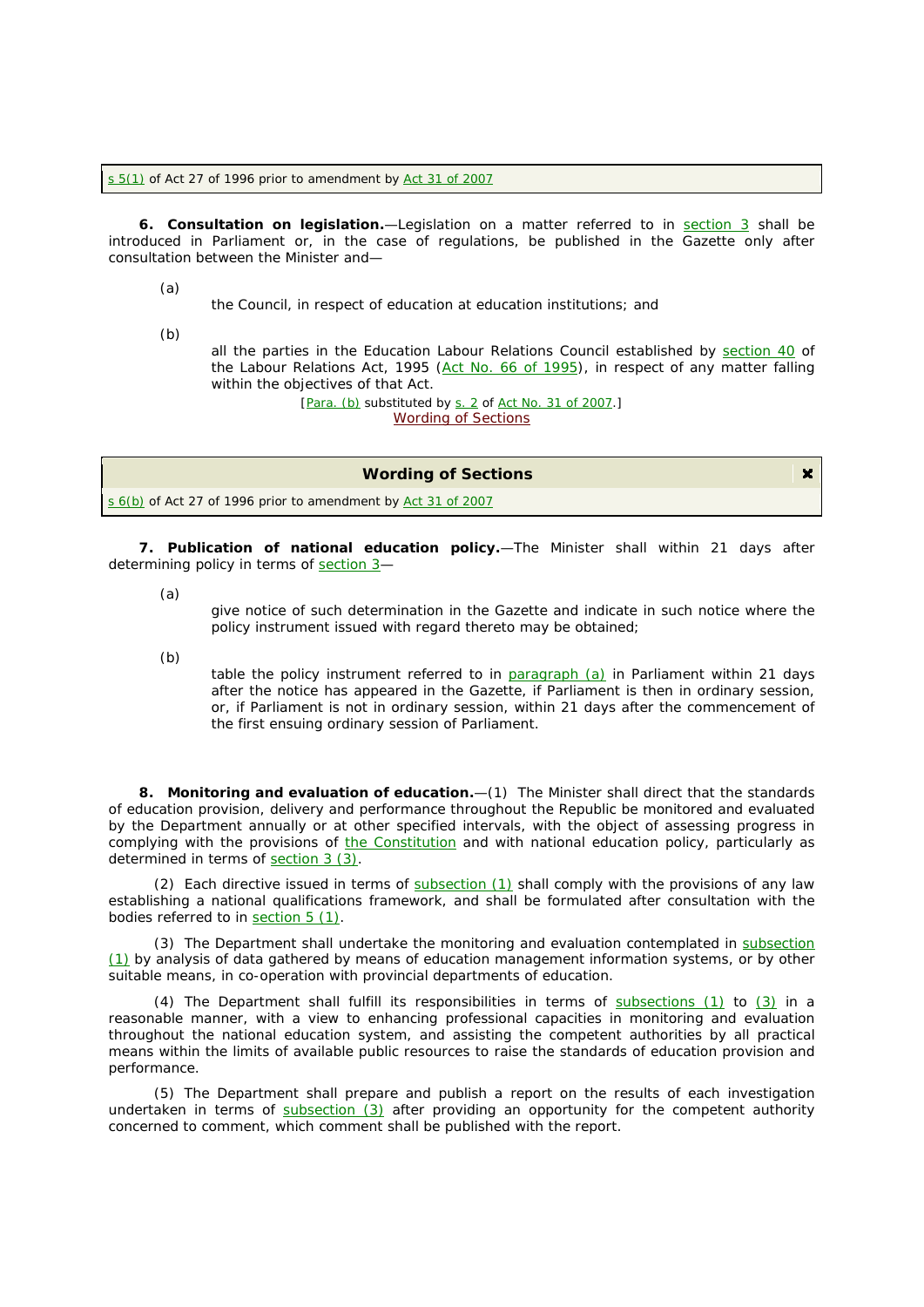(6) If a report prepared in terms of subsection (5) indicates that the standards of education provision, delivery and performance in a province do not comply with the Constitution or with the policy determined in terms of section 3 (3), the Minister shall inform the provincial political head of education concerned and require the submission within 90 days of a plan to remedy the situation.

(7) A plan required by the Minister in terms of subsection (6) shall be prepared by the provincial education department concerned in consultation with the Department, and the Minister shall table the plan in Parliament with his or her comments within 21 days of receipt, if Parliament is then in ordinary session, or, if Parliament is not in ordinary session, within 21 days after the commencement of the first ensuing ordinary session of Parliament.

**9. Council of Education Ministers.**—(1) There is hereby established a council, called the Council of Education Ministers, consisting of—

(*a*)

the Minister, who shall be the chairperson;

(*b*)

the Deputy Minister of Education, if such Deputy Minister is appointed, who in the absence of the Minister shall be designated by the Minister as chairperson; and

(*c*)

every provincial political head of education.

(2) The Director-General shall attend meetings of the Council in order to report on the proceedings of the Committee, and to advise on any other matter relating to the responsibilities of the Department.

(3) The chairpersons of the Portfolio Committee on Education in the National Assembly and the Select Committee on Education in the Senate may attend meetings of the Council.

(4) The functions of the Council shall be to—

(*a*)

promote a national education policy which takes full account of the policies of the government, the principles contained in section 4, the education interests and needs of the provinces, and the respective competence of Parliament and the provincial legislatures in terms of section 146 of the Constitution;

[Para. (*a*) substituted by s. 13 of Act No. 100 of 1997.] Wording of Sections

(*b*)

share information and views on all aspects of education in the Republic; and

(*c*)

co-ordinate action on matters of mutual interest to the national and provincial governments.

(5) The Council may draw up such rules regarding the convening of its meetings, the frequency of its meetings, the procedure at its meetings, including the quorum for its meetings, and any other matter it may deem necessary or expedient for the proper performance of its functions or the exercise of its powers.

(6) The proceedings of the Council shall not be invalid merely by virtue of the fact that there is a vacancy in the Council.

## **Wording of Sections**

 $s \frac{9(4)(a)}{2}$  of Act 27 of 1996 prior to amendment by Act 100 of 1997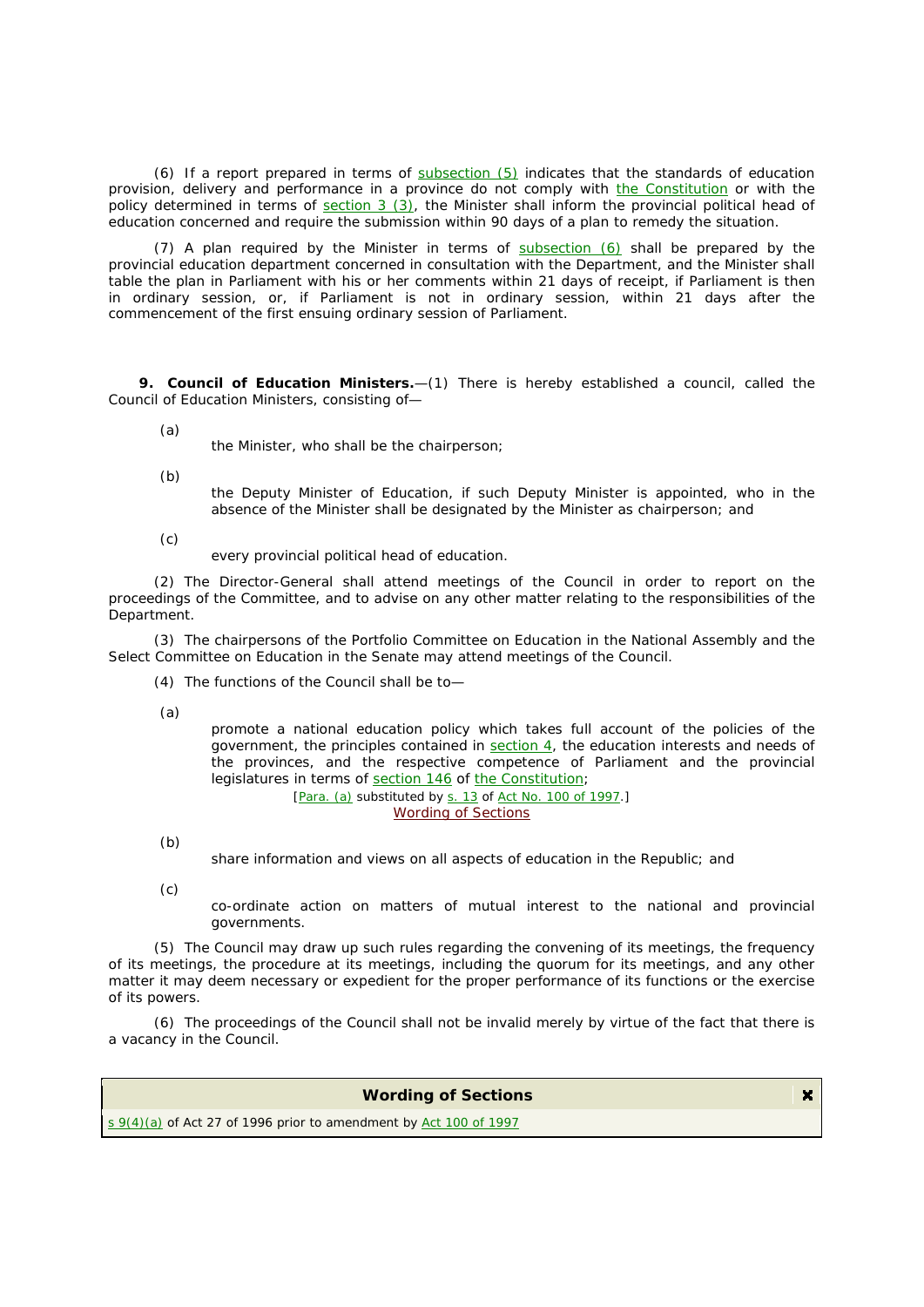**10. Heads of Education Departments Committee.**—(1) There is hereby established a committee called the Heads of Education Departments Committee consisting of—

(*a*)

- the Director-General, who shall be the chairperson;
- (*b*)

the Deputy Directors-General of the Department; and

(*c*)

the heads of the provincial education departments.

(2) The functions of the Committee shall be to—

(*a*)

facilitate the development of a national education system in accordance with the objectives and principles provided for in this Act;

(*b*)

share information and views on national education;

(*c*)

co-ordinate administrative action on matters of mutual interest to the education departments; and

(*d*)

advise the Department on any matter contemplated in sections 3, 4, 5, 6, 7, 8 and 11 in respect of education, or on any other matter relating to the proper functioning of the national education system.

(3) The Committee may establish subcommittees to assist it in the performance of its functions, and—

(*a*)

may appoint persons who are not members of the Committee to be members of a subcommittee: Provided that the organised teaching profession shall be invited to nominate representatives as members of each subcommittee;

(*b*)

designate the chairperson of a subcommittee or direct that the chairperson be appointed by the subcommittee from among its members.

(4) (*a*) Meetings of the Committee shall be held at such times and places as the chairperson of the Committee may determine.

(*b*) The proceedings of the Committee shall not be invalid merely by virtue of the fact that there is a vacancy in the Committee.

(*c*) If the chairperson of the Committee is absent from a meeting of the Committee, one of the Deputy Directors-General designated for this purpose by the chairperson shall take the chair at that meeting.

(5) The Committee may draw up rules regarding the procedure at its meetings, including the quorum for its meetings, and any other matter it may deem necessary or expedient for the proper performance of its functions or the exercise of its powers: Provided that not less than four meetings per year shall be held.

**11. Consultative bodies.**—(1) The Minister may by regulation establish a body to be known as the National Education and Training Council (NETC) and other bodies to advise him or her on any matter contemplated in  $section 3$  or any matter identified by the Minister.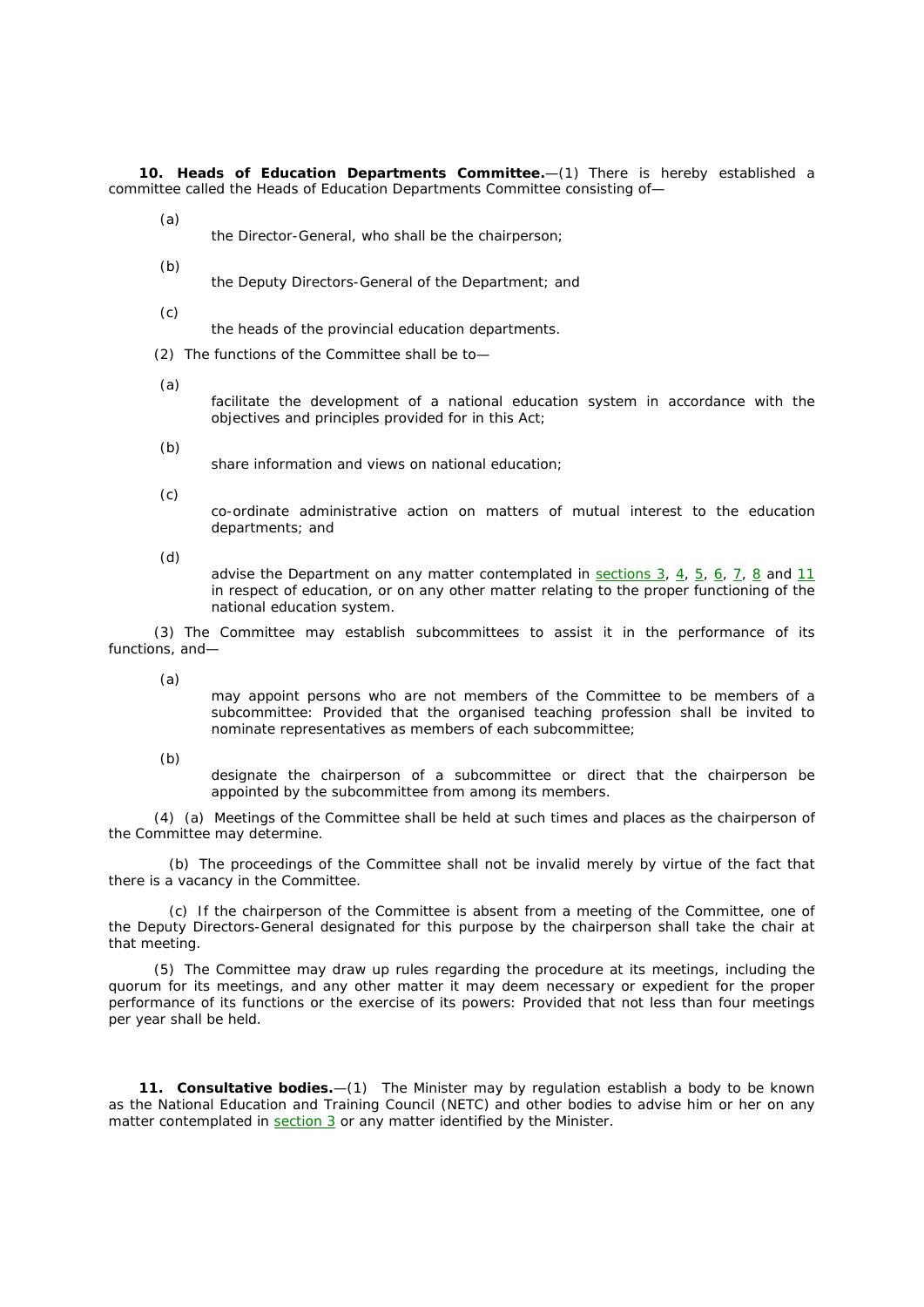#### [Sub-s. (1) substituted by s. 3 (*a*) of Act No. 31 of 2007.] Wording of Sections

(2) The composition, qualifications for membership, duties, powers and functions of a body established in terms of subsection (1), and the term of office of its members, shall be as prescribed by regulation.

> [Sub-s. (2) substituted by s. 3 (*b*) of Act No. 31 of 2007.] Wording of Sections

(3) Different regulations may be made in respect of different bodies established under subsection (1).

| <b>Wording of Sections</b>                                             | × |
|------------------------------------------------------------------------|---|
| $\leq 11(1)$ of Act 27 of 1996 prior to amendment by Act 31 of 2007    |   |
| <b>Wording of Sections</b>                                             |   |
| $\vert$ s 11(2) of Act 27 of 1996 prior to amendment by Act 31 of 2007 |   |

**12. Allowances and remuneration of members of subcommittees and consultative bodies.**—A member of a subcommittee or a consultative body, who is not in the full-time employment of the State may, in respect of the services rendered by that member in connection with the affairs of the subcommittee or consultative body, from money appropriated for that purpose by Parliament, be paid such travelling and subsistence and other allowances, as the Minister, with the concurrence of the Minister of Finance, may determine.

**13. Administrative functions of Council, Committee, and consultative bodies.**—(1) The administrative functions of the Council, Committee and each consultative body shall be performed by officials of the Department who are designated by the Director-General for that purpose.

(2) The Director-General shall in respect of the Council, Committee and each consultative body designate a Secretary under whose direction the other officials shall perform their functions.

**14. Amendment of Act 76 of 1984.**—(1) Subject to the provisions of subsection (2), the National Policy for General Education Affairs Act, 1984 (Act No. 76 of 1984), is hereby amended to the extent set out in the Schedule.

(2) Anything done under a provision of the National Policy for General Education Affairs Act, 1984, prior to the amendment thereof by subsection (1), shall remain in force as if such amendment had not been made.

| <b>Repealed Act</b>                                         | ×   |
|-------------------------------------------------------------|-----|
| Act 76 of 1984 has been repealed by s 21 of Act 100 of 1997 |     |
| <b>Repealed Act</b>                                         | . . |
| Act 76 of 1984 has been repealed by s 21 of Act 100 of 1997 |     |

**15. Short title.**—This Act shall be called the National Education Policy Act, 1996.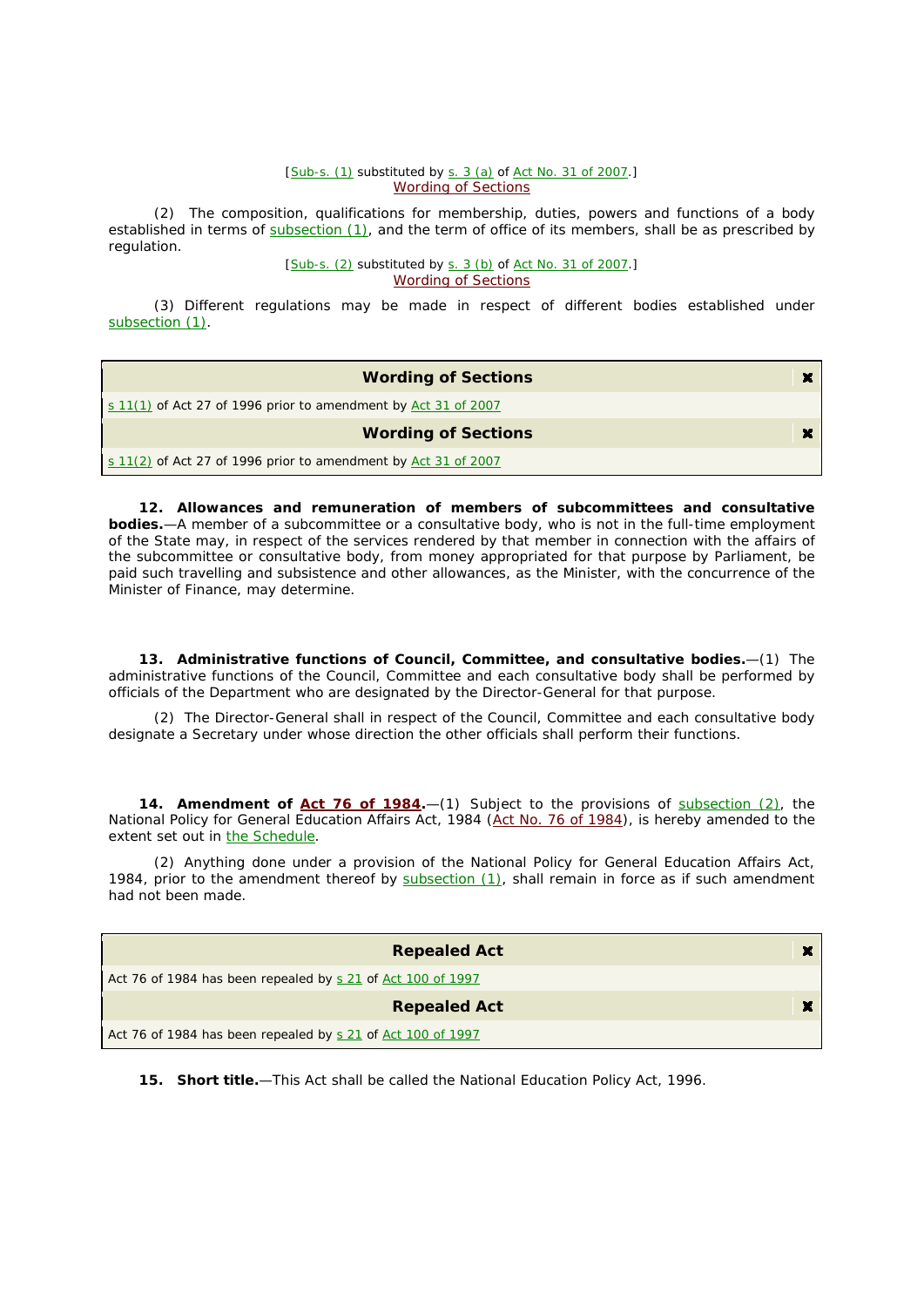### *Number and year of law Short title Extent of repeal* Act No. 76 of 1984 National Policy for General **Education** Affairs Act 1. The substitution for section 1 of the following section: **"Definitions** 1. In this Act, unless the context indicates otherwise-'department of education' means the departments of the national and provincial governments which are responsible for education; 'educator' means any person who teaches, educates or trains other persons at any school, technical college or teachers' training college, or assists in rendering professional services or educational auxiliary services provided by or in a department of education, but does not include any officer or employee, as defined in section l of the Public Service Act, 1994 (Proclamation No. 103 of 1994); 'Minister' means the Minister of Education.**"**. 2. The substitution for section 2 of the following section: "**Determination of policy on salaries and conditions of employment of educators 2.** (1) Subject to the provisions of this section and the provisions of any law regarding the financing of education, the Minister may determine the national policy to be applied in respect of the salaries and conditions of employment of educators. (2) The policy contemplated in subsection (1) shall be determined by the Minister in accordance with the provisions of the Education Labour Relations Act, 1993 (Act No. 146 of 1993), and, if it involves expenditure from the State Revenue Fund, with the concurrence of the Minister of Finance.". 3. The repeal of  $\frac{\text{sections } 3}{\text{actions } 3}$ ,  $\frac{4}{10}$ ,  $\frac{5}{10}$ ,  $\frac{6}{10}$ ,  $\frac{7}{10}$ ,  $\frac{8}{10}$ ,  $\frac{9}{10}$  and  $\frac{10}{10}$ . 4. The substitution for section 11 of the following section: **"Short title 11.** This Act shall be called the National Policy on the Salaries and Conditions of Employment of Educators Act, 1984.**"**. 5. The substitution for the long title of the following long title: "To provide for the determination of national policy in respect of salaries and conditions of employment of educators; and for matters connected therewith.".

| <b>Repealed Act</b>                                         | $\mathbf{x}$ |
|-------------------------------------------------------------|--------------|
| Act 76 of 1984 has been repealed by s 21 of Act 100 of 1997 |              |
| <b>Repealed Act</b>                                         | $\mathbf{x}$ |
|                                                             |              |

### **Schedule**